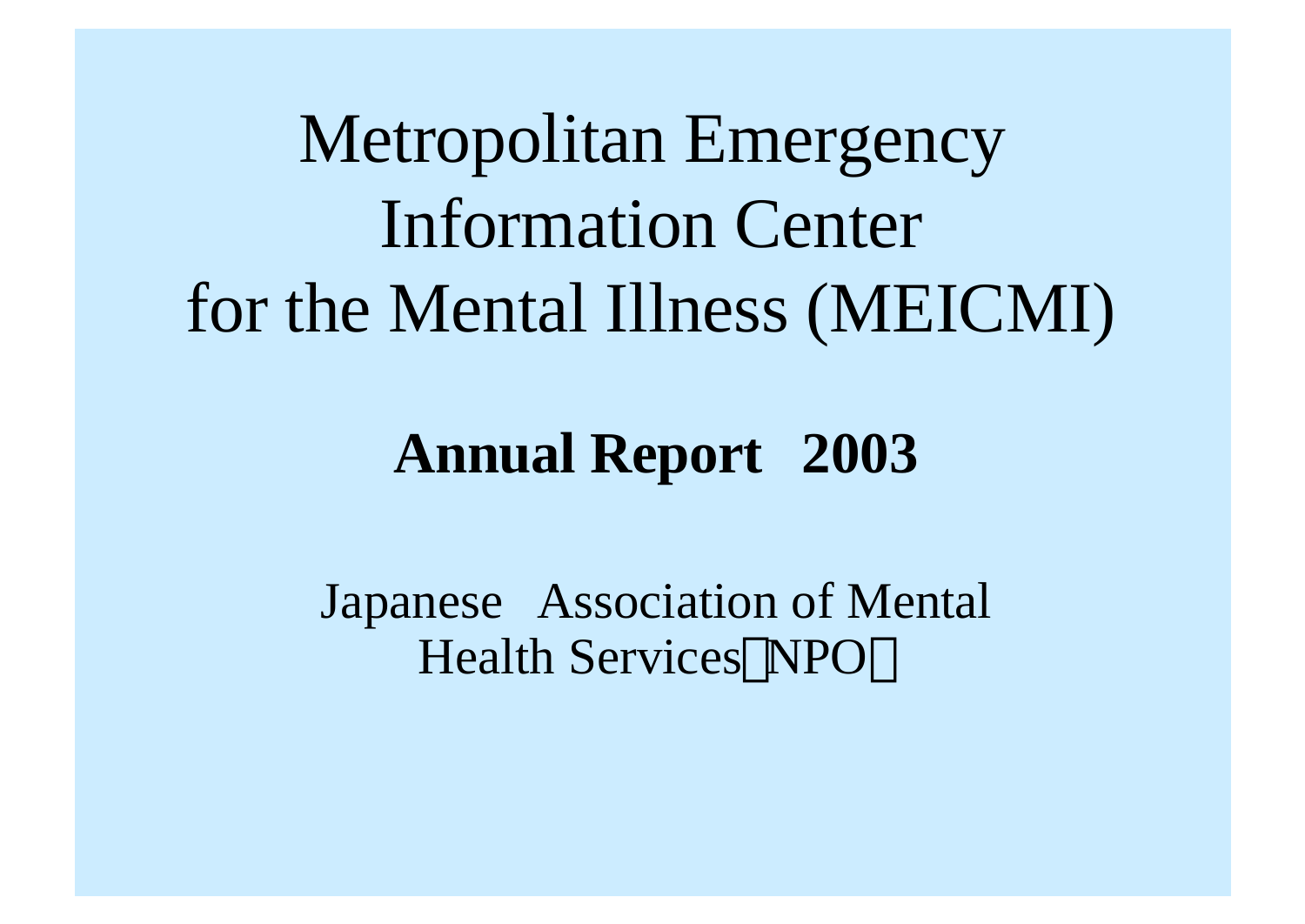#### Number of phone calls to MEICMI by Month

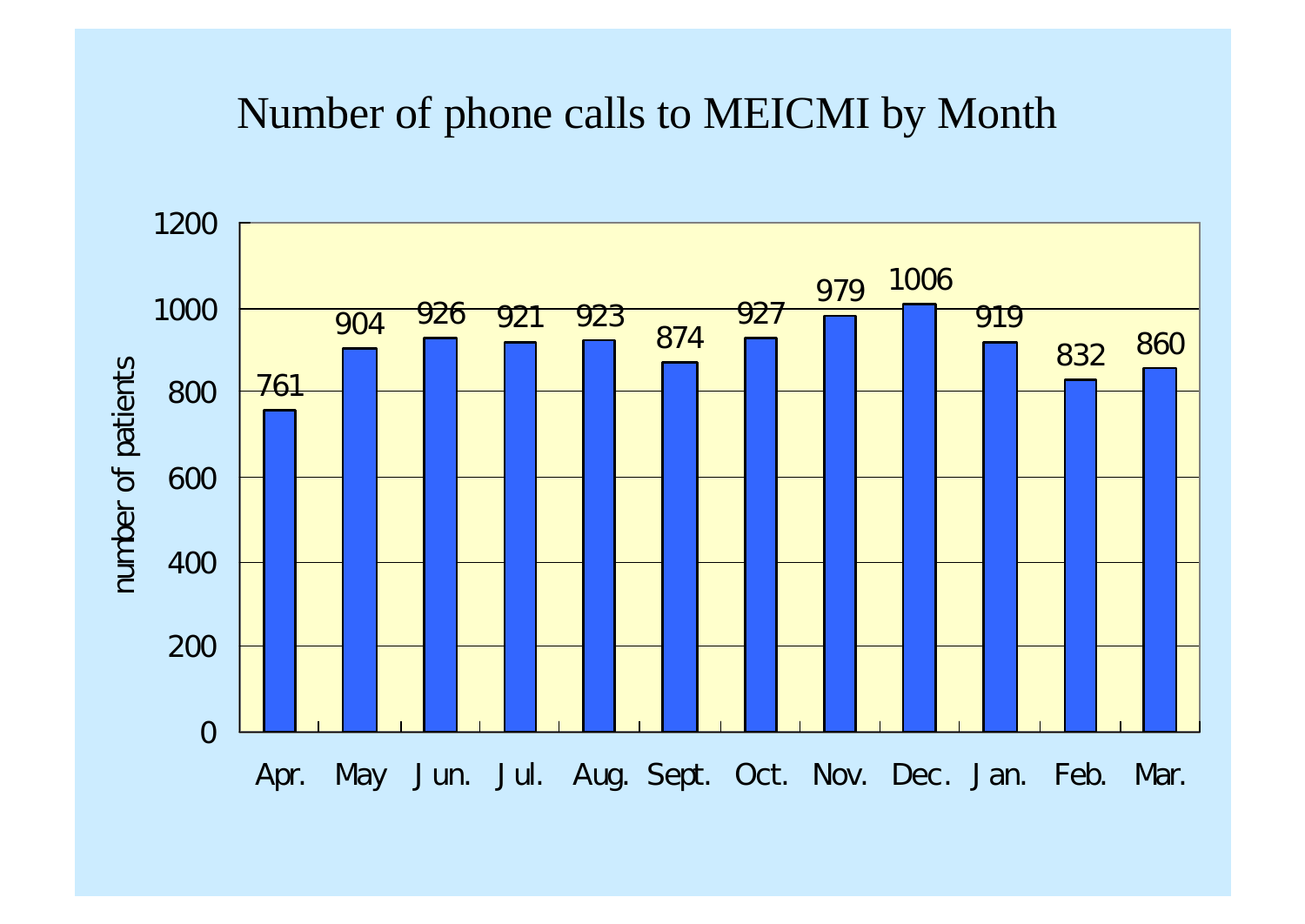# Average Number of the Cases telephoned to the Metropolitan Information Center for Mental Illness (MICMI) by day of the week

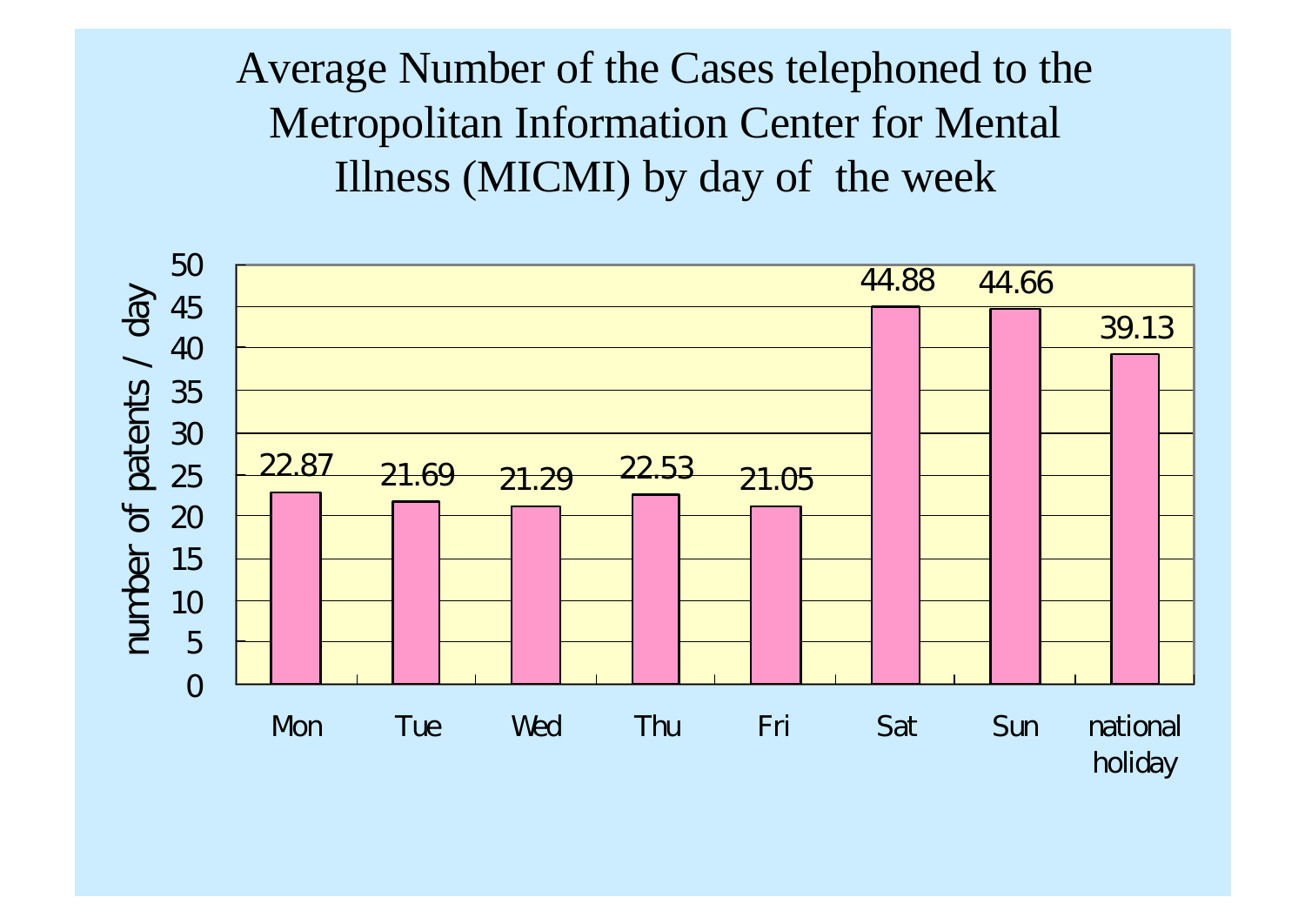#### Average number of phone calls by an hour



Call starting time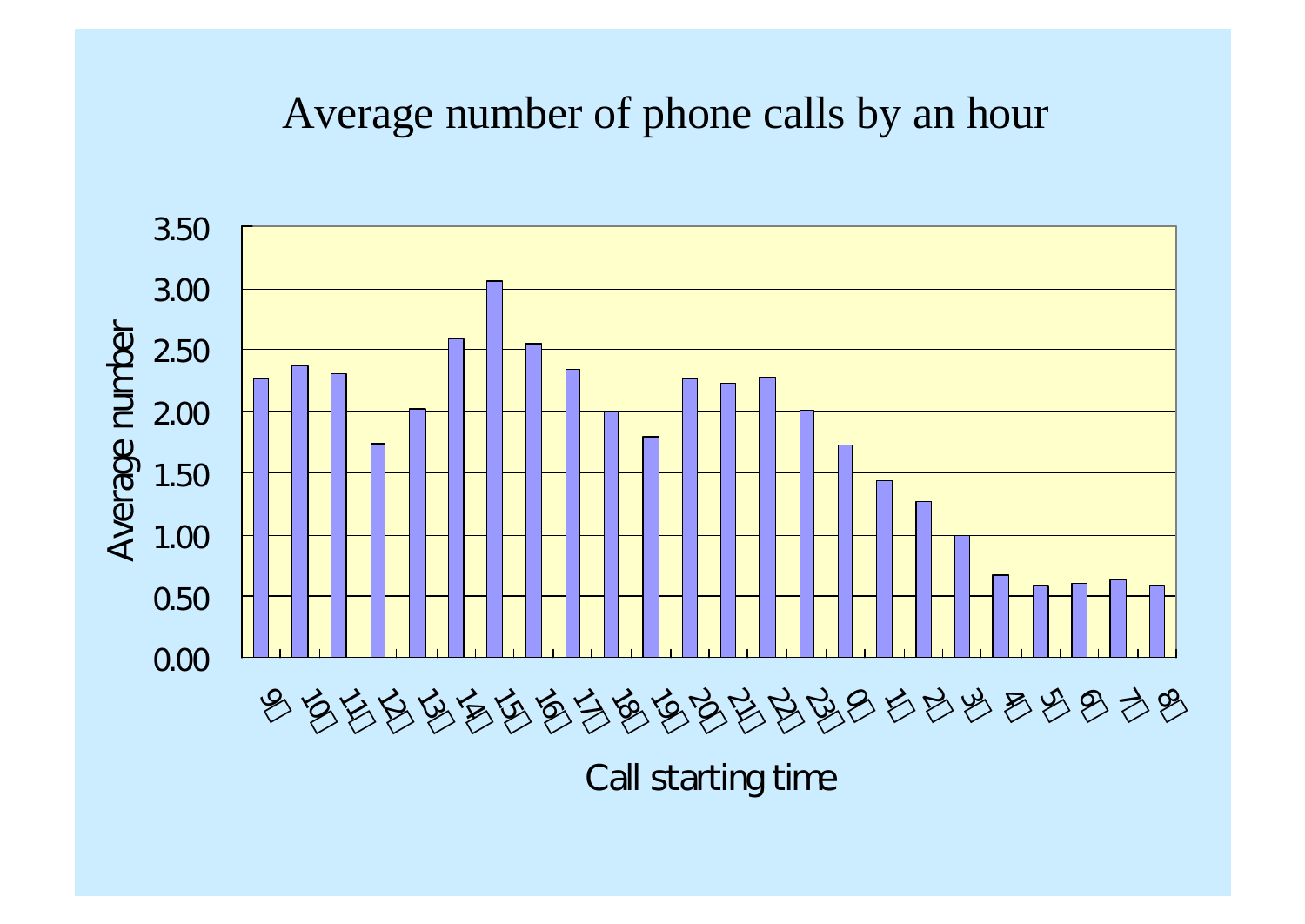#### Male/Female ratio

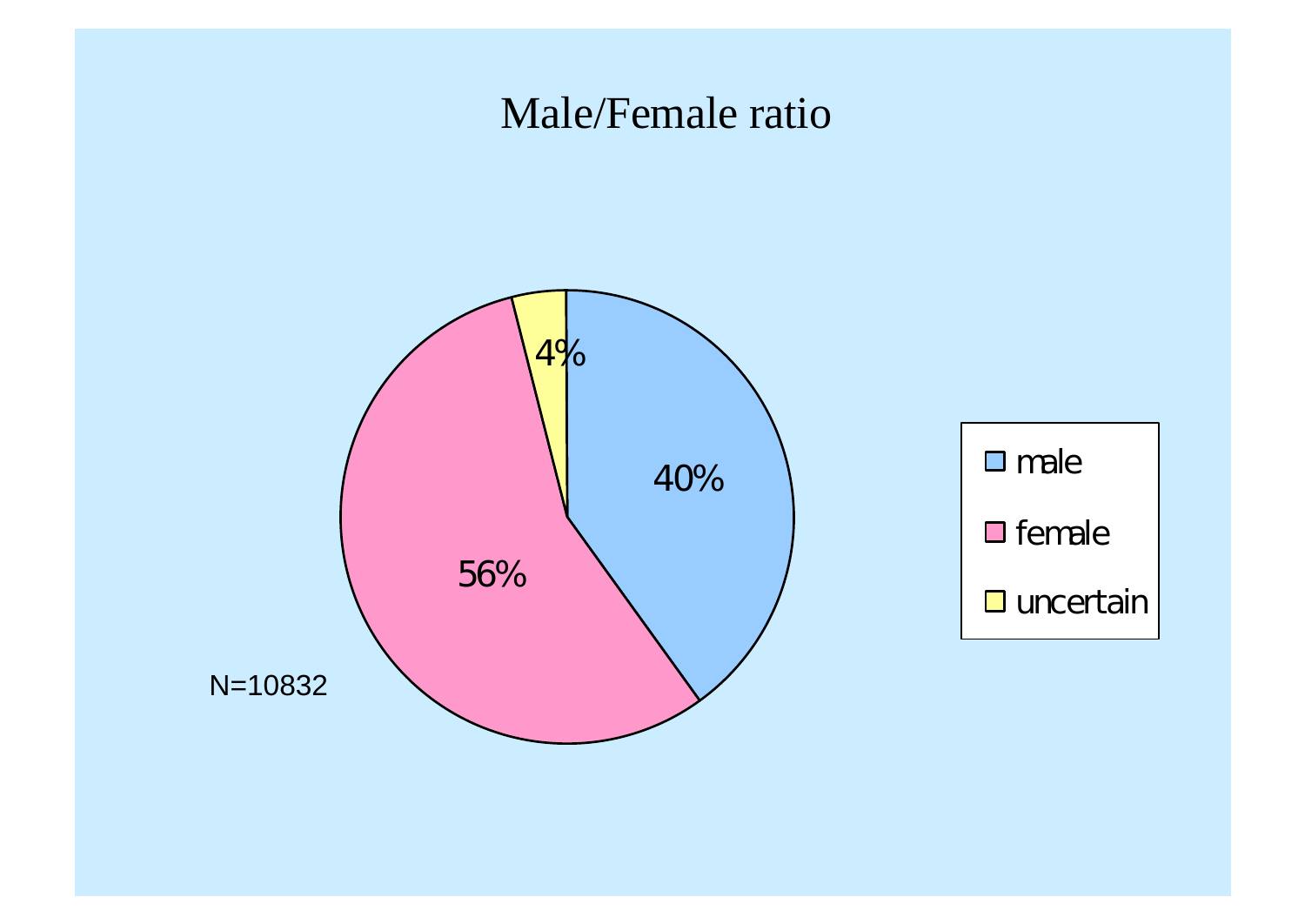#### Distribution of Age of the patients

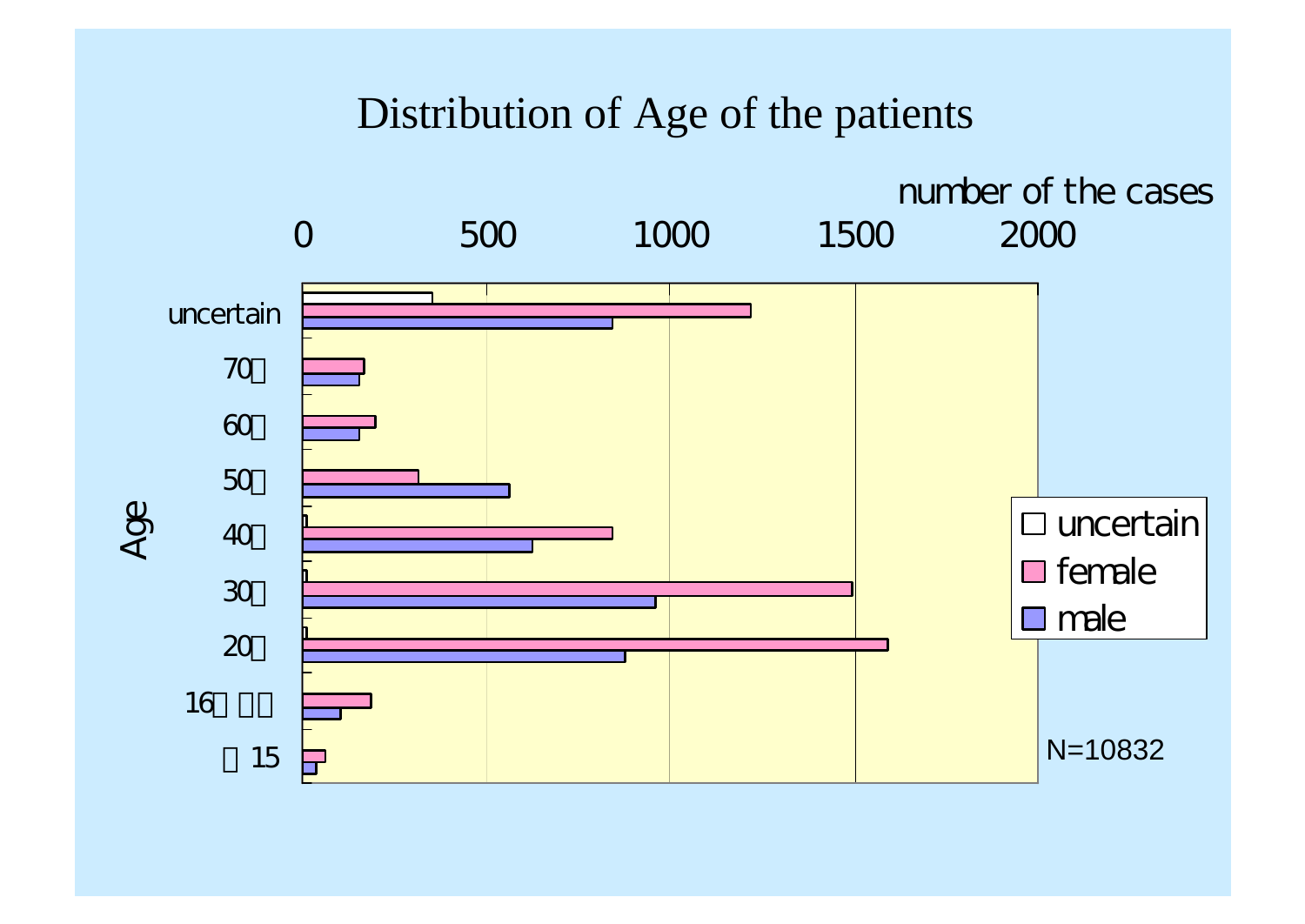## Number of the Cases telephoned to MEICMI by Area where patients live

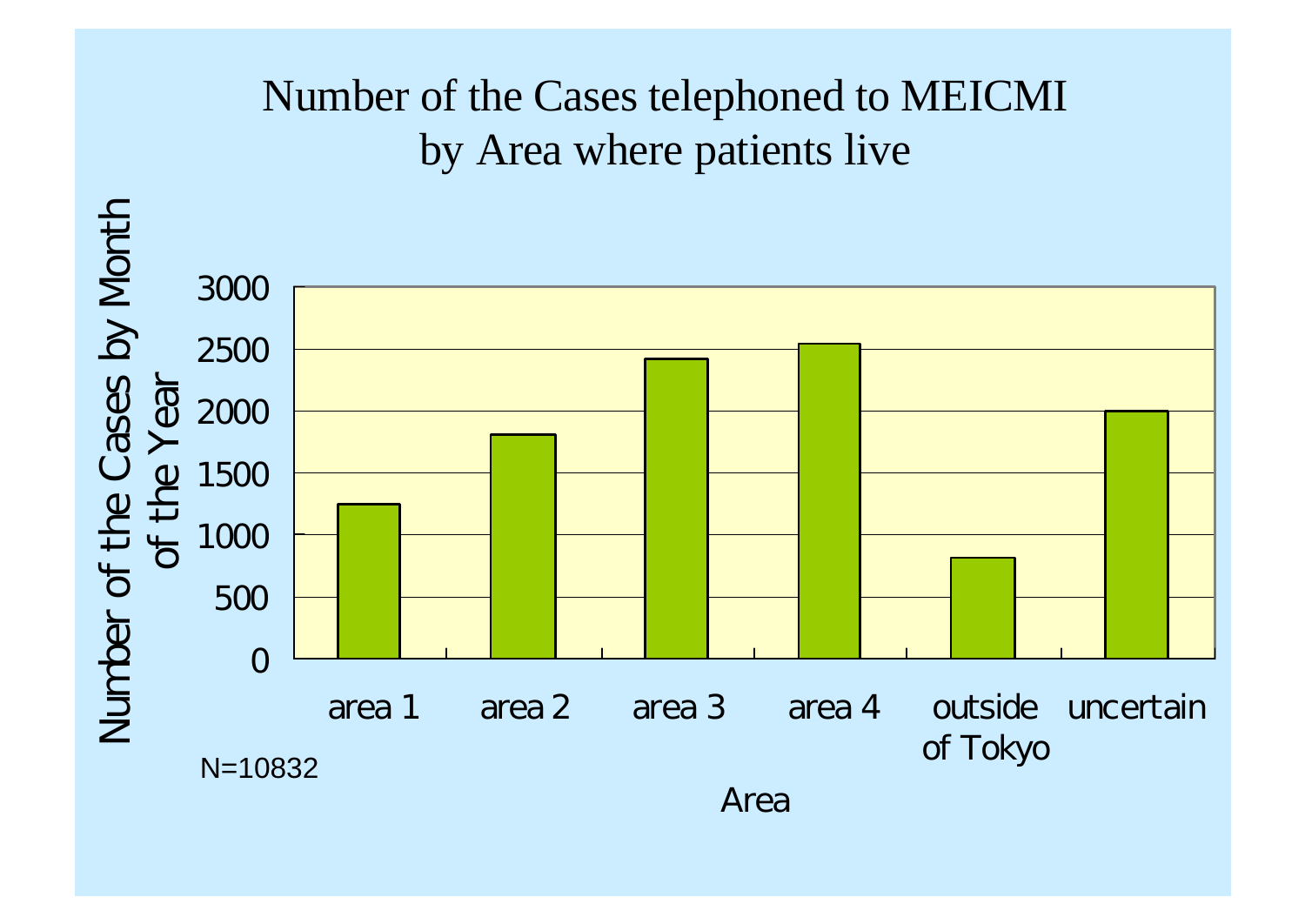### Who made the emergency call to MEICMI ?



 $\blacksquare$  He/She by him/herself

Family member who lives with the patient

- Family member who does not live with the patient
- **O** Family member uncertain about living with him/her
- Other acquaintance
- **D** Police
- **Example 1** Emergency staff of the Fire Department
- Psychiatric institution (public)
- Psychiatric institution (private)
- **Physical institution (general hospital & clinic)**
- Other public institution
- **E** Rehabilitation facilities
- Institution for the welfare of the aged people
- **Others**
- □ Uncertain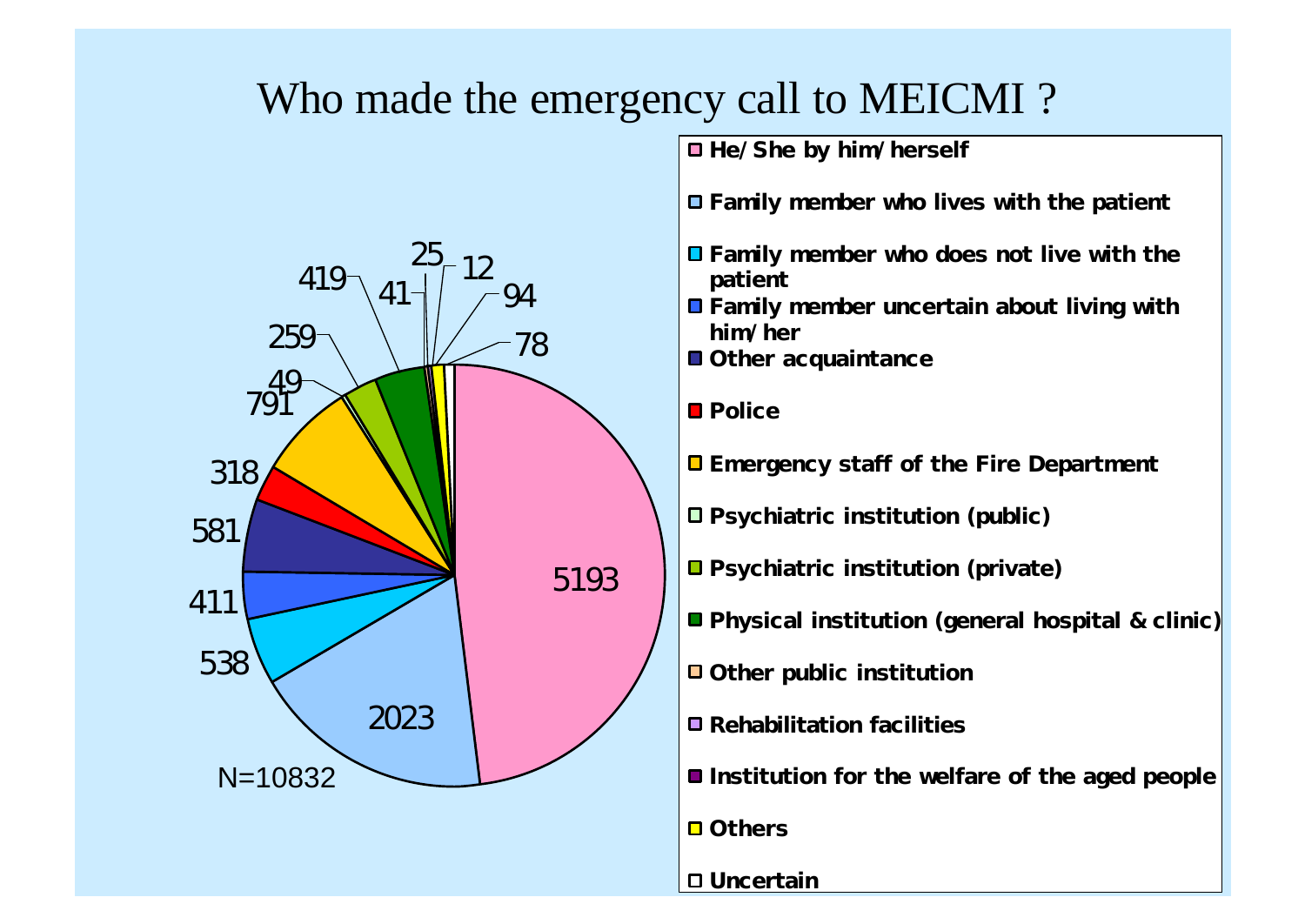#### Where is the patient?



 $\Box$  in his/her own house

- $\Box$  in his/her acquaintance house
- **O** on the street
- At the police station
- $\Box$  In the ambulance car
- Admitted to the physical hospital
- Admitted to the mental hospital
- Out-patient of the physical hospital or clinic
- □ Out- patient of the mental hospital or clinic
- □ Others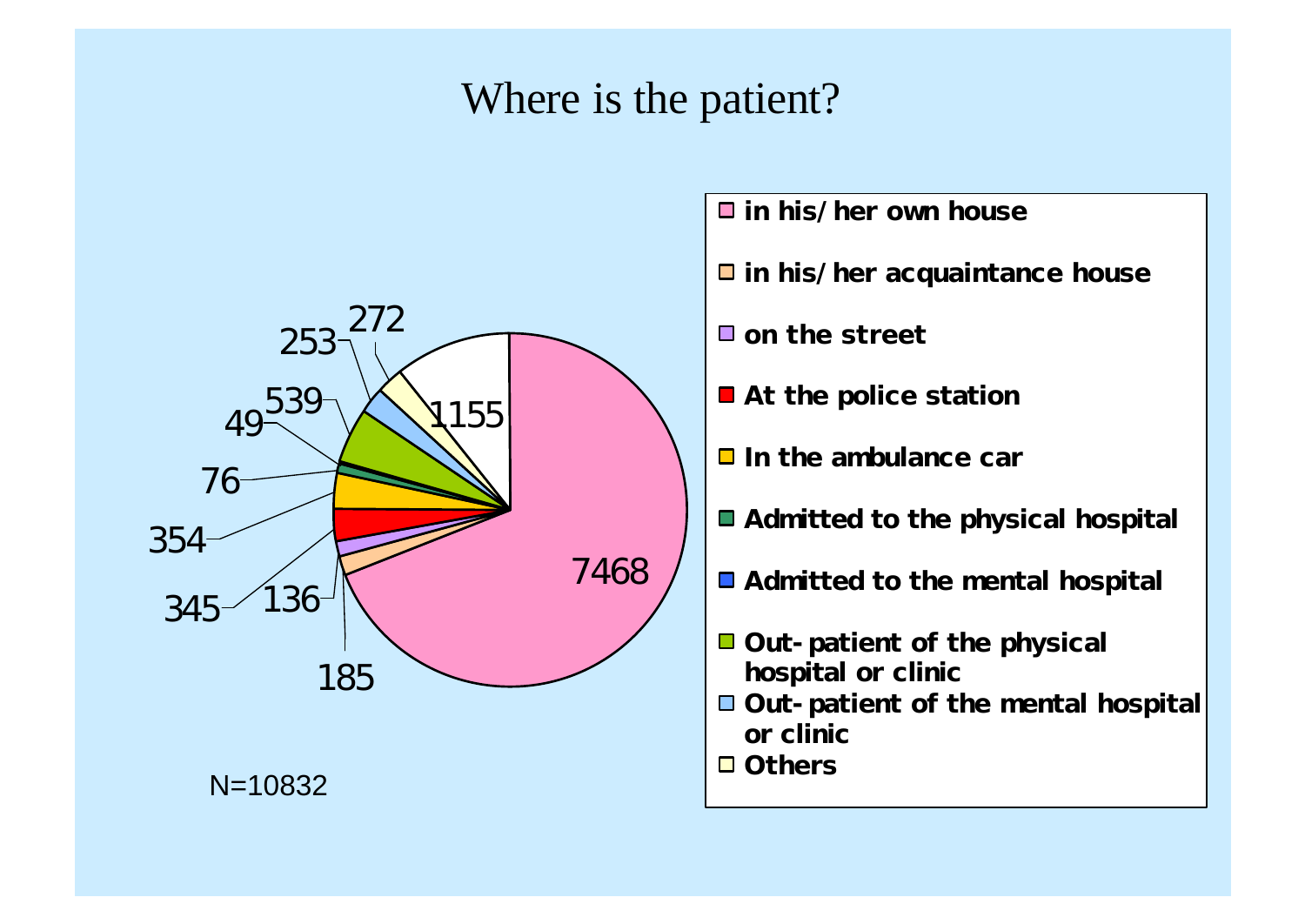#### History of treatment (out-patient) for mental illness



 $\Box$  being a out-patient of mental clinic

- $\Box$  being a out-patient of psychiatric hospital
- **having been out-patients** but not being out-patient now
- $\Box$  having no history of treatment

 $\square$  uncertain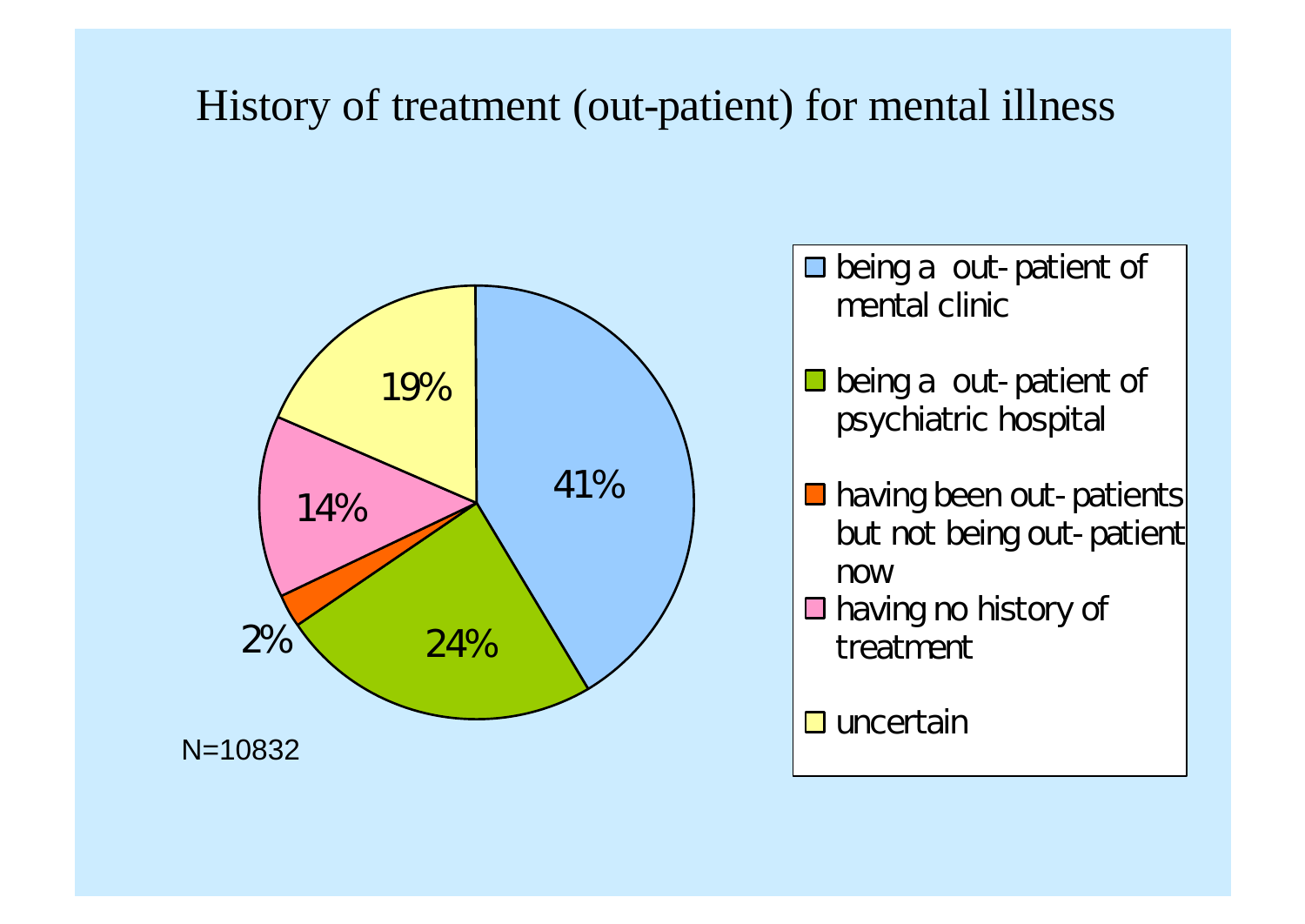### Major reason for phone call to MEICMI

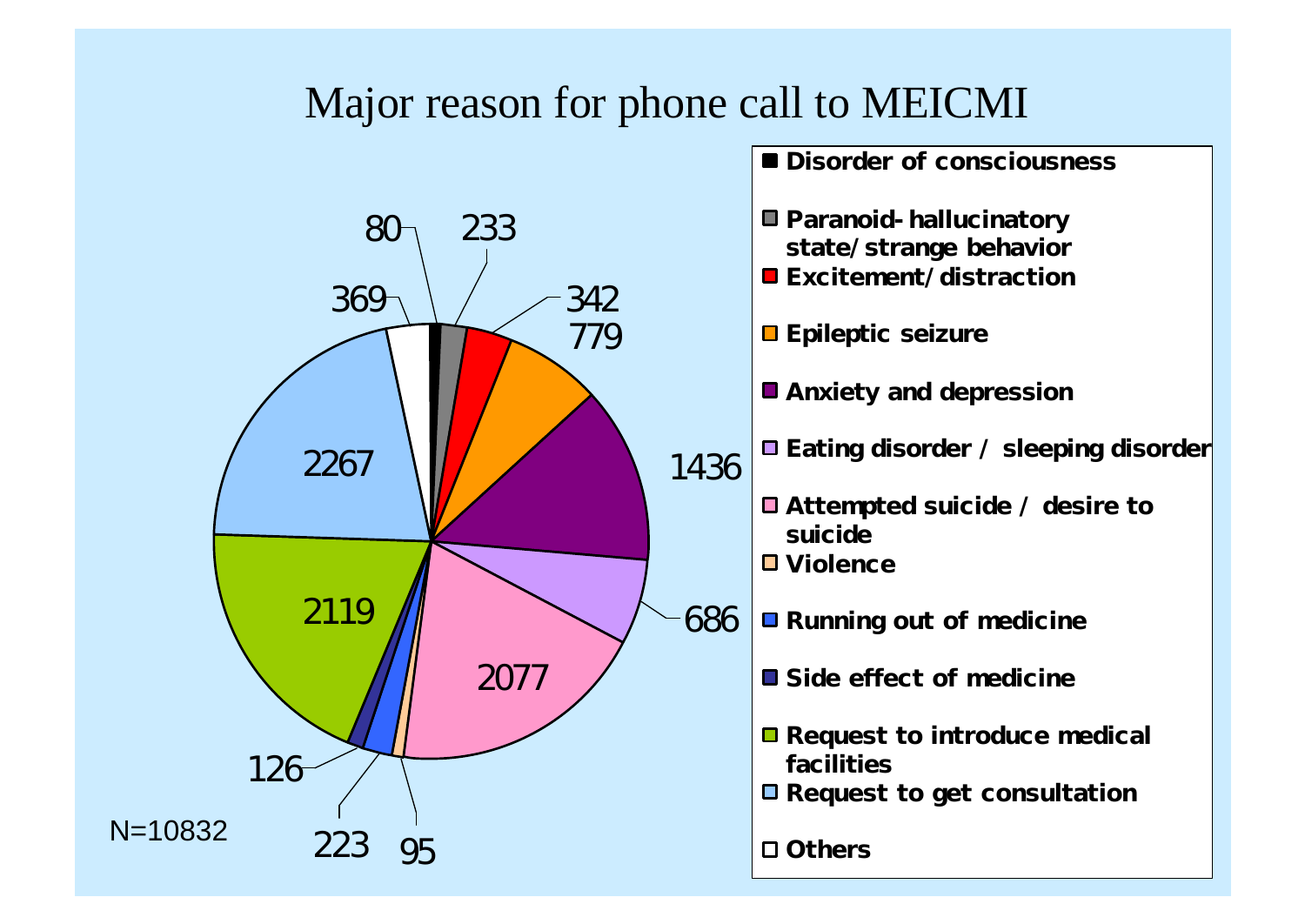## What MEICMI did for the emergency Phone Calls



**Listening and giving some advice** 

 $\blacksquare$  Introduction of medical facilities

- $\Box$  Introduction of counseling facilities
- $\Box$  Advice to call police
- Advice to call fire department
- Advice by the triage-doctor
- $\blacksquare$  Triaged as the primary emergent case
- $\Box$  Triaged as the secondary emergent case
- **T** Triaged as the psycho somatically complicated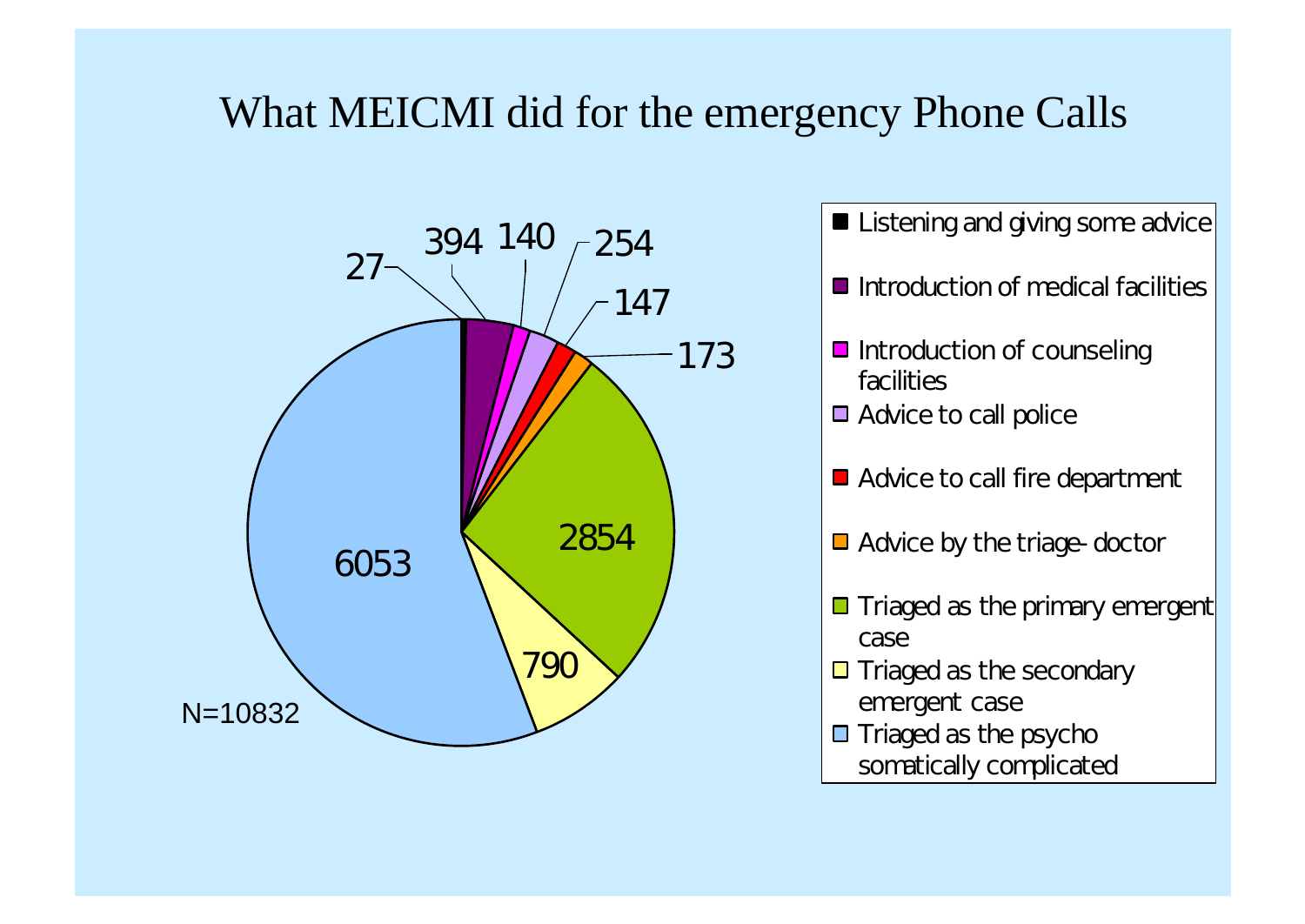What decision was made finally for the patient being triaged and brought to mental clinic, psychiatric hospital or facility for psychosomatically complicated

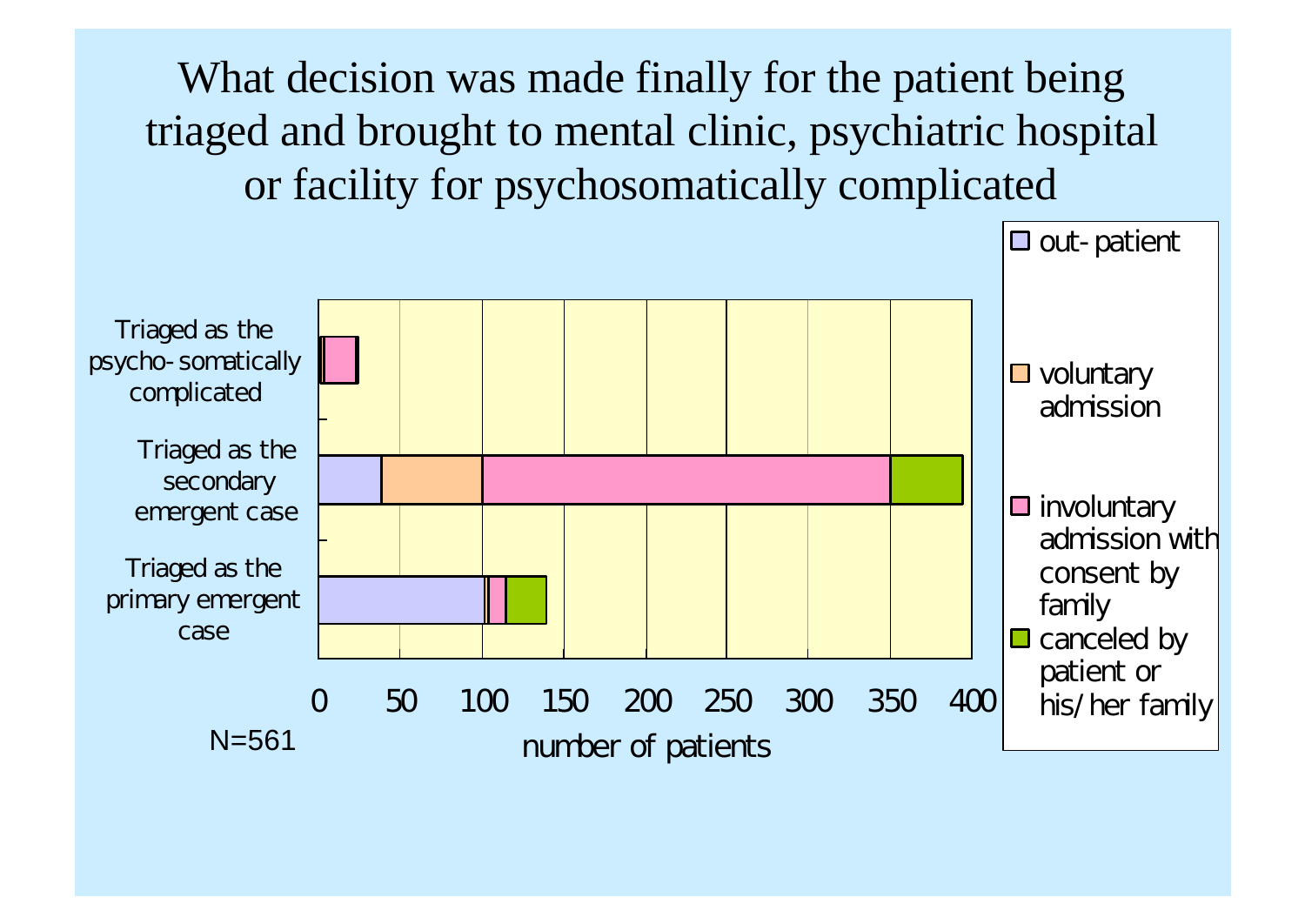# Distribution of diagnoses of patients being triaged as primary emergent, secondary emergent, or psychosomatically complicated case

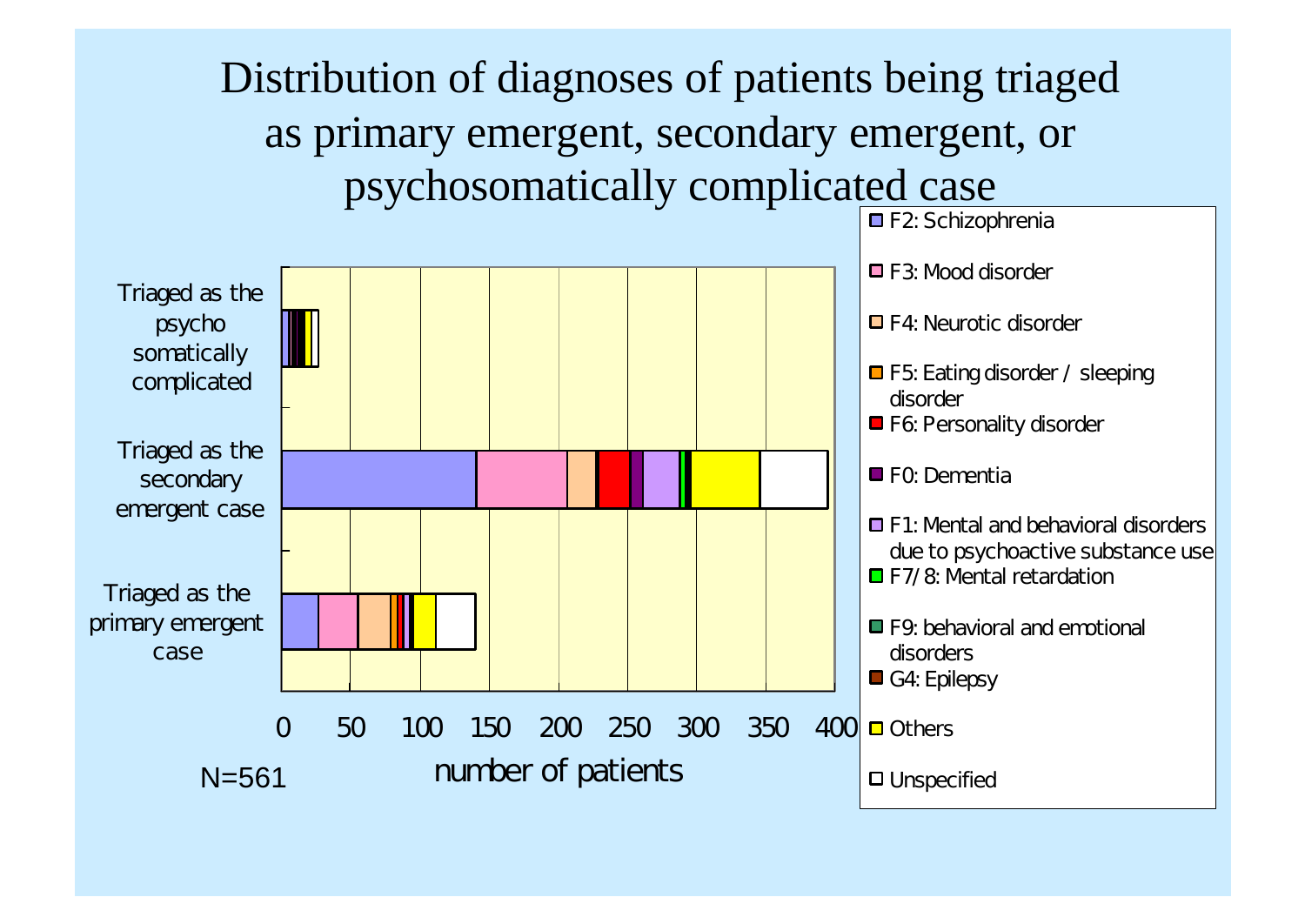### Measure of transportation





N=561